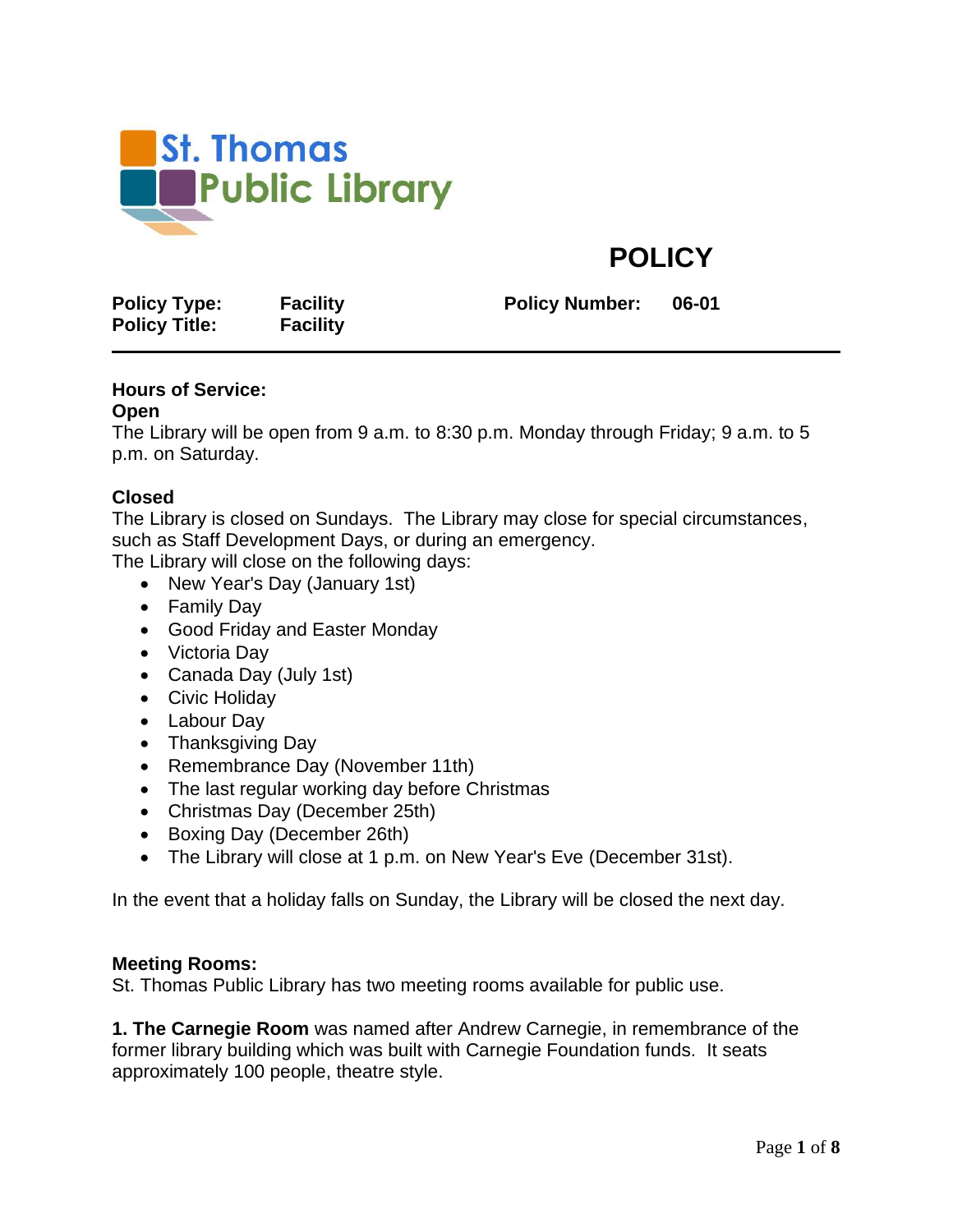**2. The Carolyn Kneeshaw Board Room**, named in recognition of the long-time dedication of the former Chief Librarian/CEO, seats a maximum of 15 people, board room style.

The library's meeting rooms may be reserved for:

- library sponsored programs
- educational, civic, cultural, and public information or public service events sponsored by non-profit community organizations and groups
- meetings and training programs of governmental bodies, unions, trade associations and non-profit organizations and
- profit making firms and organizations

Rooms may not be reserved for:

- private social gatherings
- religious services or proselytizing functions
- political fundraising groups
- business activities such as sales promotions

Reservation of the meeting rooms for any organization does not constitute in any way an endorsement of the organization or its viewpoints by the Library.

St. Thomas Public Library (STPL) endorses the Statement on Intellectual Freedom as set out by the Canadian Library Association and echoed by the Canadian Federation of Library Associations. STPL also endorses the Ontario Library Association's Statement on Intellectual Freedom and the Intellectual Rights of the Individual.

In particular, as per the Ontario Library Association's Statement on Intellectual Freedom and the Intellectual Rights of the Individual:

"It is the responsibility of libraries to maintain the right of intellectual freedom and expression by implementing it consistently when hosting programs and events within the public space of the library including rented public space by individuals and community organizations.

Libraries create welcoming community spaces where community members are free from discrimination and may engage in peaceful assembly. Libraries may cancel or deny permits to individuals or organizations when speech or displays are used in a way that is unlawful".

Further, St. Thomas Public Library's policy on Intellectual Freedom does not apply to the expression or dissemination of views that promote and/or incite hatred as defined by the *Criminal Code of Canada.* Such communications are prohibited on library premises and may result in a person's immediate expulsion from the premises and referral of the matter to the St. Thomas Police Services.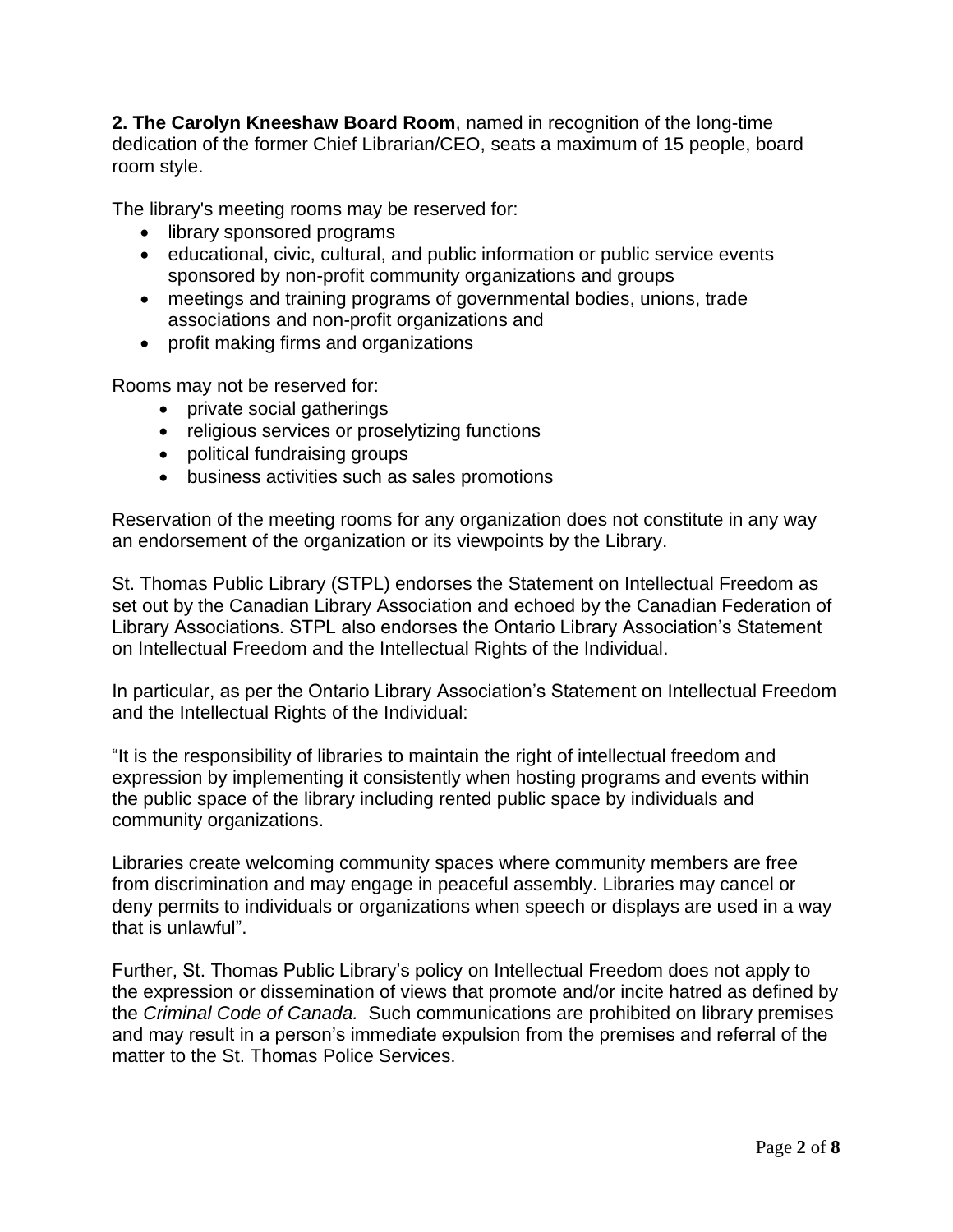# **Room Regulations:**

- All meeting room activities must be confined to the meeting room rented, and not to any other part of the Library building.
- Rooms may be booked for community use, e.g. meetings, education (including training), cultural events and community interest activities. At this time, rooms are not available for private functions (e.g. weddings, birthday parties, etc.).
- St. Thomas Public Library Board will not be responsible for personal injury or damage, nor the theft or loss of clothing or equipment of the applicant or anyone attending on the invitation of the applicant.
- The renter (authorized officer) will be responsible for clearing the meeting room during a drill or fire alarm according to the approved library fire plan.
- Exits are to be kept free from obstruction.
- Organizations are responsible for ensuring that the appropriate, allowable seating capacity of the rooms is not exceeded.
- Alcoholic beverages and smoking are prohibited.
- No storage of materials or supplies is allowed.
- Meetings must end on time, so the room may be prepared for other meetings and/or the closing of the Library. It is the responsibility of the applicant to inform the staff when the room is vacated, so that it may be secured.
- Additional fees may be levied if terms and conditions are not met.
- All advertising must specify the sponsor of the program.
- Groups using the meeting room are responsible for any requirements for hearing or visually impaired attendees and for providing requested accommodations for meetings or programs. A statement regarding the availability of accommodations must be included on all publicity or notices.
- Additional conditions and terms are printed on the Room Rental Agreement.
- The applicant is responsible for the conduct and supervision of all persons admitted to the meeting room and will see that all regulations contained in this permit are strictly observed.
- The applicant is responsible for costs of any repairs or damage arising from the use of Library property.
- The Board will provide light and heat. The applicant will pay such fees for extra work by maintenance or as the Board may determine.
- Games of chance, lottery or gambling are not permitted.
- Language and behaviour of all participants will be in keeping with the general purposes and community presence of the library.
- If food or beverage is to be brought into the meeting rooms care must be taken that floors, furnishings, rugs, etc. are not harmed in any way. Food, beverages and accompanying supplies must be removed from the room once the rental is finished. The areas used must be left in a clean and tidy condition.
- The meeting rooms may not be used for any activity which contravenes local, provincial or federal statutes.
- The St. Thomas Public Library Board reserves the right to accept or refuse a reservation, or to cancel any books at its discretion. Priority for the use of a meeting room is given to programs sponsored or co-sponsored by the Library.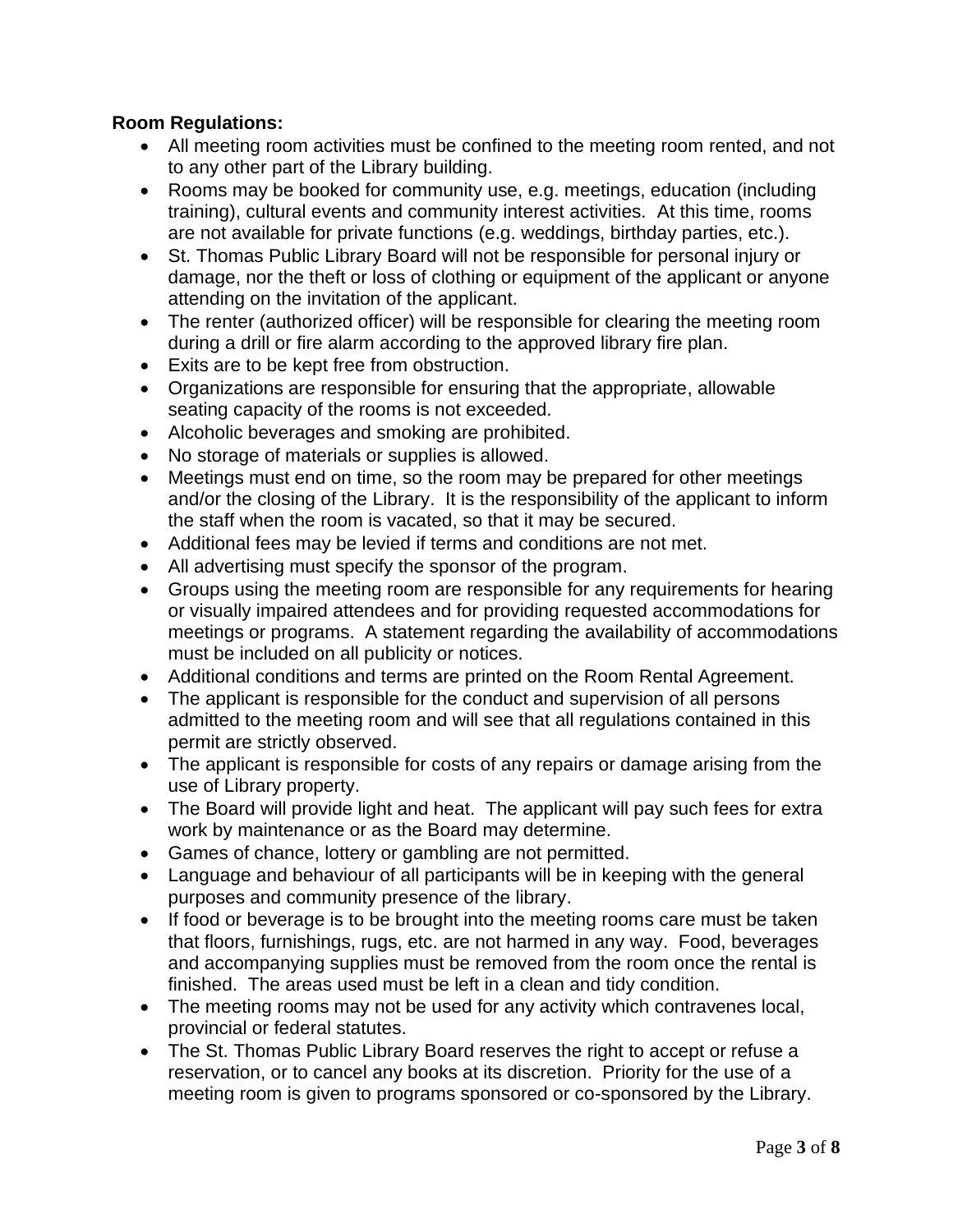### **Accessibility**

The entrances to St. Thomas Public Library are wheelchair accessible and have automated doors. There are accessible public washrooms on all floors and all rooms are accessible.

#### **Room Set Up**

Users are responsible for leaving the room clean and configured according to the Room Rental Agreement. The renter will be invoiced for any charges assessed due to clean up, damages resulting from the rental and/or reconfiguration of the room.

#### **Reservations and Cancellations**

Applications for the use of the room are available in the Library, or may be printed off the Library's website.

Booking of the meeting room is done during regular business hours by Circulation Department staff.

The Board requires that one person act as an authorized officer for any group wishing to rent the meeting room.

The Renter (authorized officer) must be 21 years of age or older and must remain on the premises during the course of the meeting.

Reservations will be taken in the order of receipt of completed application.

Reservations will be accepted for a twelve (12) month period.

Cancellation of meetings should be made with as much advance notice as possible. Failure to notify the Library of cancellation may result in an organization being excluded from further scheduling at the Library. Paying groups will receive a refund if the library receives 48 hours notice of cancellation.

The Library reserves the right to reschedule or cancel meetings when necessary.

#### **Rates and Conditions**

Regular Hours: Monday - Friday: 9:00am – 8:30pm; Saturday: 9:00am – 5:00pm

Bookings must be paid for before the room will be opened. Room Rental Rates shall be as set from time to time by the Library Board. *Room Rental Rates are attached.*

#### **Petitions and Solicitation of Funds:**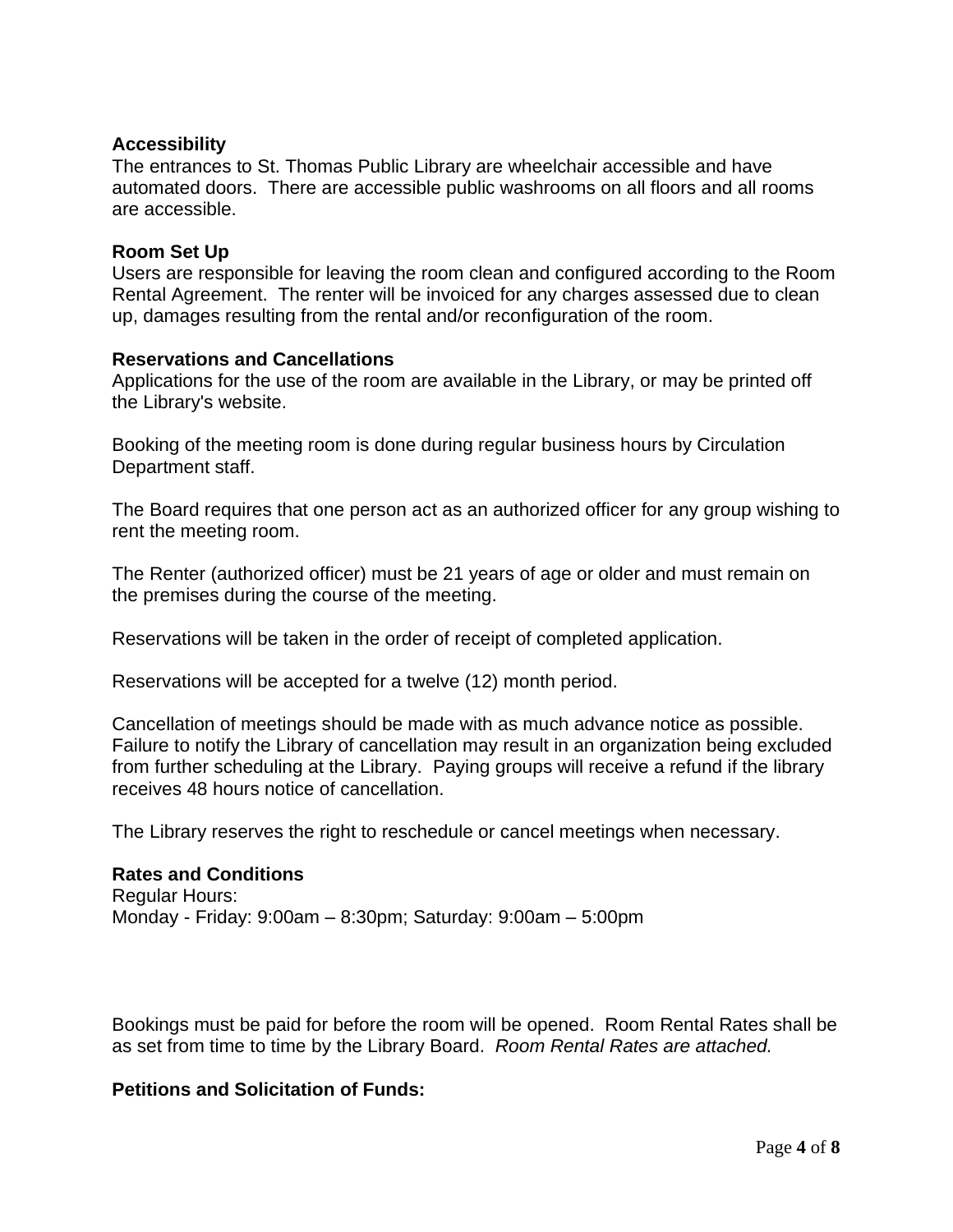Solicitation on all Library property for goods, funds or signatures for petitions by any citizen or organization is not permitted.

## **Political Activities**:

Members of the staff participate in political activities as private citizens. They may not solicit on Library time for votes for any candidate. The Library may serve as a distribution point for informational literature on local referendums as released by official bodies, such as school or park boards, but care must be exercised to provide literature on opposing points of view if such is available. Campaign literature for a single candidate is not to be distributed through the Library unless material for all candidates has been turned in to the Library. The Library may gather sample campaign materials including biographical data for use in reference work, but such samples are not to be used to advertise a candidate.

## **Posters and Notices:**

Posters and notices are limited to those:

- announcing upcoming exhibitions, bazaars, displays, dances, plays, sports events, concerts, meetings, etc. of a non-profit nature
- requesting volunteer help
- advertising non-profit public services
- fundraising events

All displays, notices and posters are put up by library staff only, and may be removed at the discretion of library staff. Posting of notices for any organization does not constitute in any way an endorsement of the organization by the Library.

## **Special Exhibits:**

## **Displays by External Groups or Persons**

St. Thomas Public Library provides art walls in both the Adult and Teen sections of the Library to further the Library's mission to meet the community's educational, informational, and recreational needs.

## **Access to Exhibit Space**

Providing the applicant resides within the St. Thomas Public Library service area, use of the exhibit art wall space will be open to

- established artists or arts groups
- new artists
- students
- guilds, eg., quilting.

Special exhibits involving artists of note who reside outside St. Thomas Public Library service area will be considered on an individual basis.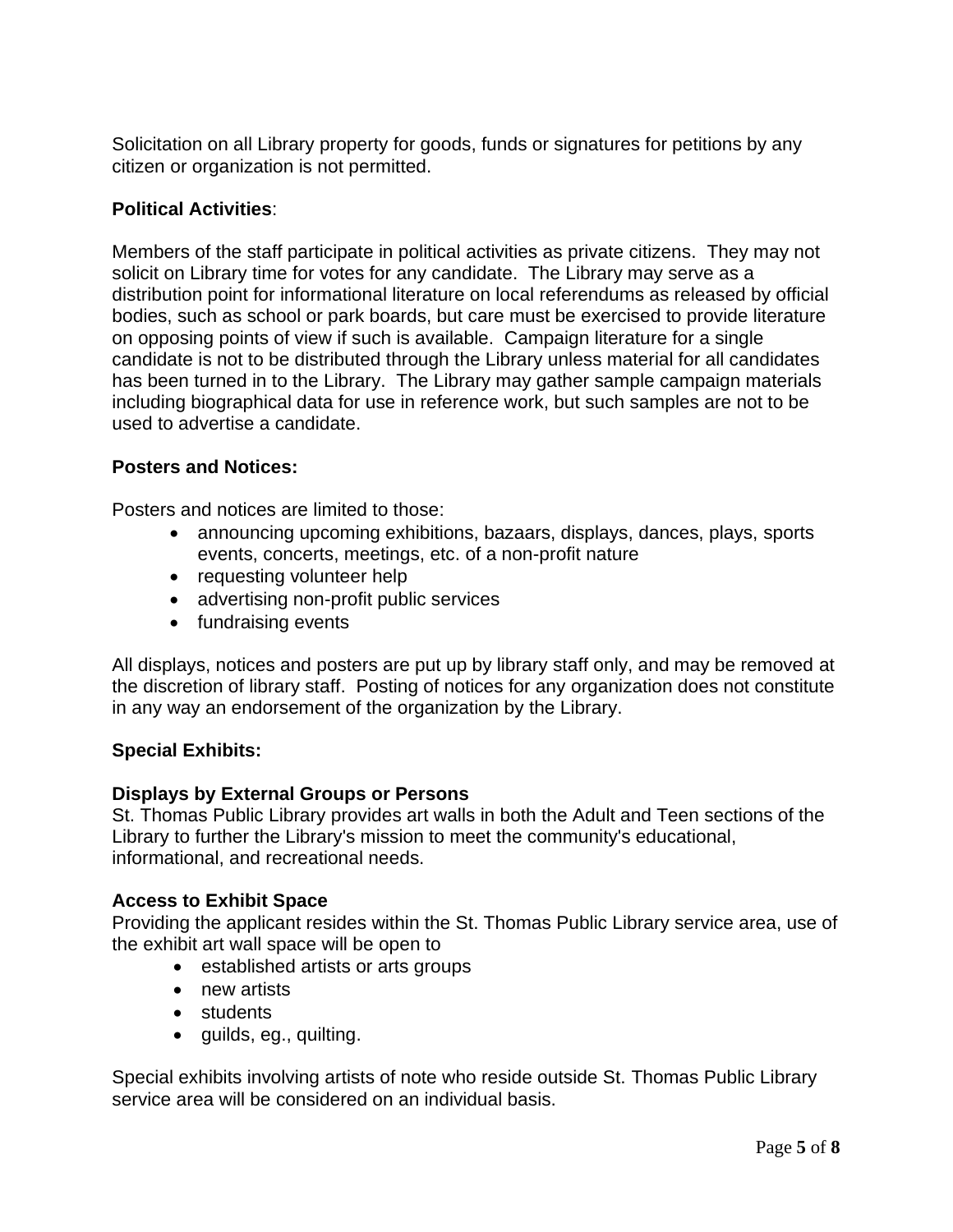# **Assessment of Applicants' Work**

Assessment will be based on:

- their appropriateness for the space
- their relevance to the community
- their relevance to the goals of the library
- their appropriateness for a general audience.

Exhibits will be chosen in order to present a variety of media, techniques, subjects and styles in one year. Assessment will be conducted by Library staff. Any artist whose work is refused may appeal to the Board in writing.

#### **Conditions**

Each artist will be expected to submit photos of, or a web link to, their work, a statement of intent for the exhibit, and a short biography suitably presented to be posted with the exhibit.

St. Thomas Public Library is not responsible for loss, damage or theft of display items. The exhibitor assumes any required insurance coverage.

The artist, in communication with library staff, is responsible for set up and dismantling. Any display or exhibit not dismantled in the time frame outlined in the agreement will be removed without any assumption of risk by the library staff, and if not claimed within one week of removal, may be disposed of.

#### **Exhibit Fees & Sales**

There will be no fees charged to exhibitors for the use of the display space. The library staff will not act as an agent with respect to the sale of work by the artist. Works may not be priced, but the artist may provide a price list with contact information that will be kept at the Information Desk.

#### **Promotion**

The Library will assist with the promotion of the exhibits. The Board must approve any public use of the library's name, logo, special collections, services, programs, and departments. The individual booking the space, or a representative of the organization booking the space, must sign an agreement stating they have read and agree to these terms and conditions.

#### **Related Documents:**

- Art in the library information
- Art in the Library Letter of Agreement
- Teen Art in the Library
- Policy on Intellectual Freedom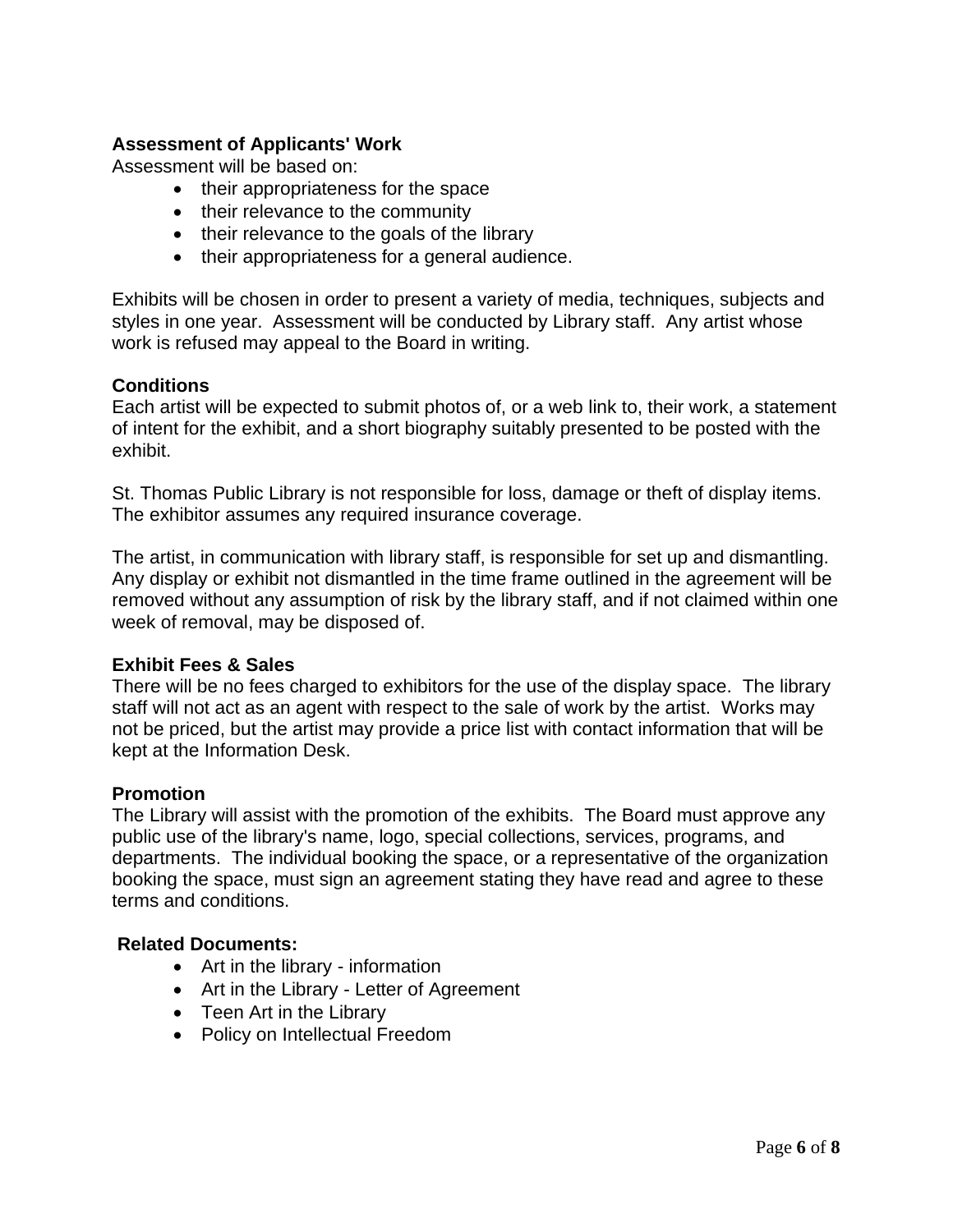| Approved Date:                 | January 20, 2021               |
|--------------------------------|--------------------------------|
| Supersedes Date: June 19, 2019 |                                |
| <b>Review Date:</b>            | January 2025                   |
| Reference:                     | Board Meeting January 20, 2021 |